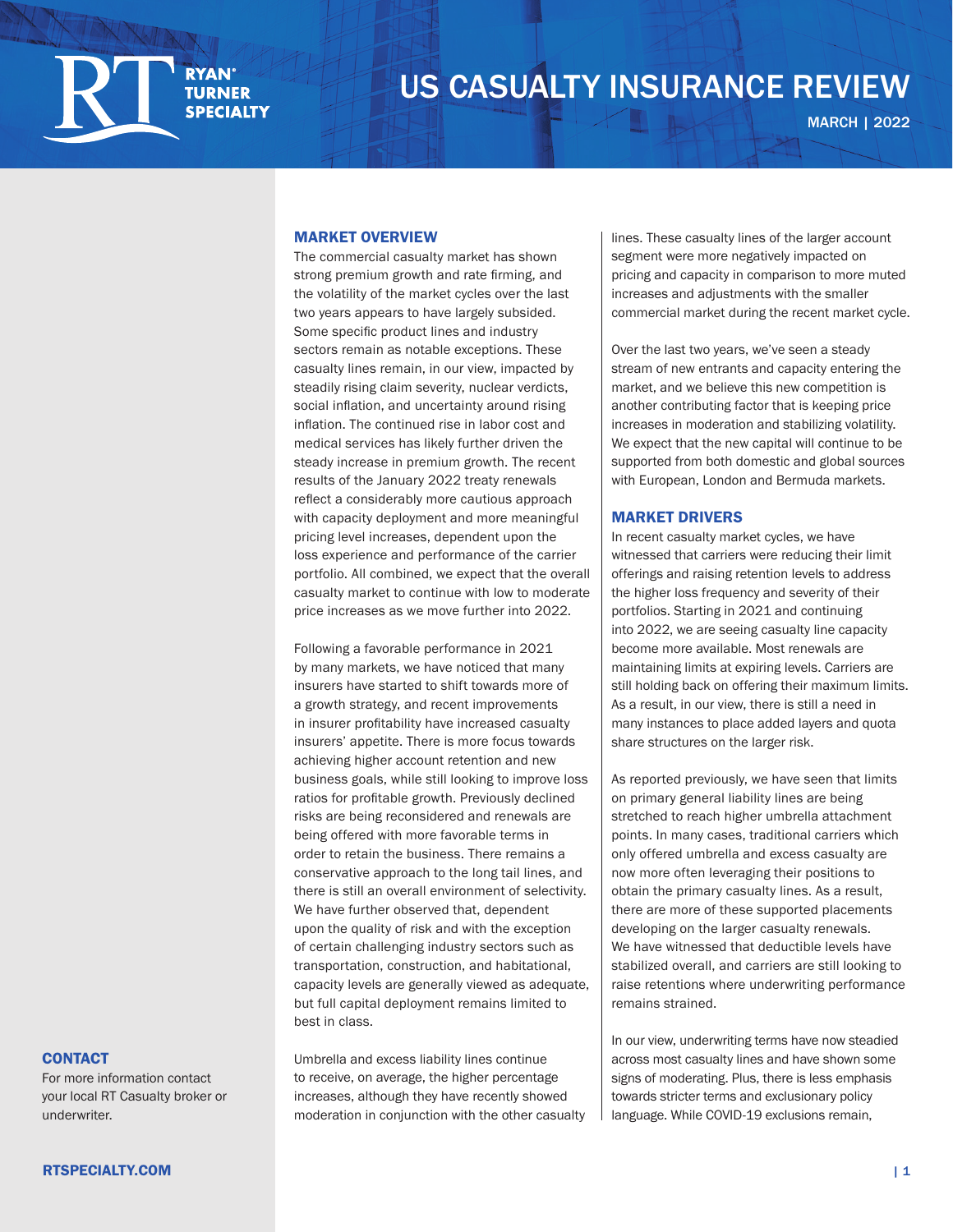# US CASUALTY INSURANCE REVIEW MARCH 12022

emphasis is being shifted towards more challenging sectors and specific exposures that include chemical compounds, pharmaceuticals, sexual abuse, habitational, and residential construction, along with wildfire-exposed risks. It also appears that insurers are becoming more focused on environmental, social, and governance (ESG) policies.

The frequency and severity of cyber liability loss events continues to challenge insurers. In our view, market conditions in this sector are creating very challenging renewals, with rigorous underwriting and a push for significant rate and deductible increases, coverage restrictions, and capacity limitations on ransomware.

We have seen that excess workers' compensation and employers' liability continues as a more profitable line of business, and placements are remaining flat or reducing at a few percentage points on renewals. The reduced claim activity and improved loss results through the pandemic has been a major driver.

The excess & surplus lines segment has continued to grow and expand, in our view, experiencing a surge in premium growth, representing year-over-year double-digit increases in 2018, 2019 and 2020 according to AM Best's September 16, 2021 Market Segment Report. (See Figure 1) In addition, the latest figures available from the WSIA 2021 Surplus Lines Annual Report noted surplus lines premium volume again increased 21.9% through Q2 of 2021.

## INDUSTRY SPOTLIGHTS **TRANSPORTATION**

Transportation accounts remain a significant underwriting concern, particularly those heavily weighted with fleet exposures and where loss

## FIGURE 1: E&S DPW % GROWTH YOY

Showing Double-Digit Growth 2018, 2019, 2020



severity is driven by the high proportion of litigated claims and "nuclear" verdicts. We have noticed that there is an emphasis on telematics and other innovations that are increasingly necessary to detail and highlight on underwriting submissions. In addition, in our view, with the easing of the pandemic conditions and more drivers on the road, it is expected that there will be an increase in the loss frequency of the primary auto insurers and umbrella / excess markets.

As reported in the Woodruff Sawyer newsletter, P&C Looking Ahead 2022, "the frequency of severe (\$15 million or greater) liability losses is expected to continue to grow as a result of social inflation, which is experiencing the phenomenon of increasing claims costs due to changing societal factors, such as legal, advertising, financing, appeal of class action lawsuits, and growing public distrust of corporations." The newsletter continues to explain the impact of social inflation on large auto liability claims by reviewing the data in

four-year windows in order to eliminate the impact of inconsistencies from year to year. Woodruff Sawyer learned the number of auto claims with settlement and judgment value of \$15 million or greater increased 168%, from 35 cases in 2008-2011 to 94 in years 2016-2019.

## **CONSTRUCTION**

The Infrastructure Investment and Jobs Act passed in late 2021, we believe, will have a large impact on all aspects of the American construction sector. Much needed improvements of roads, bridges, travel hubs and power infrastructure are on expected to break ground in the near future. However, construction and renovation-related activities have been seriously impacted by the variant viral surges, labor shortages and global supply chain interruptions. The placement of excess liability capacity remains challenging, especially for residential / multi-family. As we move into 2022, new markets are entering this segment and offering additional capacity

### RT CASUALTY PRIMARY AND EXCESS PLACEMENTS

- [Construction](https://rtspecialty.com/product/construction/)
	- Project Specific / Wrap-ups
	- Residential and Commercial Contractor
- [Real Estate](https://rtspecialty.com/product/real-estate/)
	- Habitational / OL&T / Lessors Risk
- [Life Sciences](https://rtspecialty.com/product/lifesciences/)
- [Healthcare](https://rtspecialty.com/product/healthcare/)
- [Environmental](https://rtspecialty.com/product/environmental-construction-professional-liability/)
- [Primary and Excess Auto Needs](https://rtspecialty.com/product/transportation/)
- Non-owned Auto
- Entertainment / Recreation / Sports
- Hospitality
- Umbrella and Excess Limits
- Alternative Risk Transfer
- Risk Purchasing Groups
- Political Risks
- General Liability
- Product Recall
	- Hard-to-Place Product Liability
- Foreign Liability
- Liquor Liability
- [Railroad Liability](https://rtspecialty.com/product/transportation/)